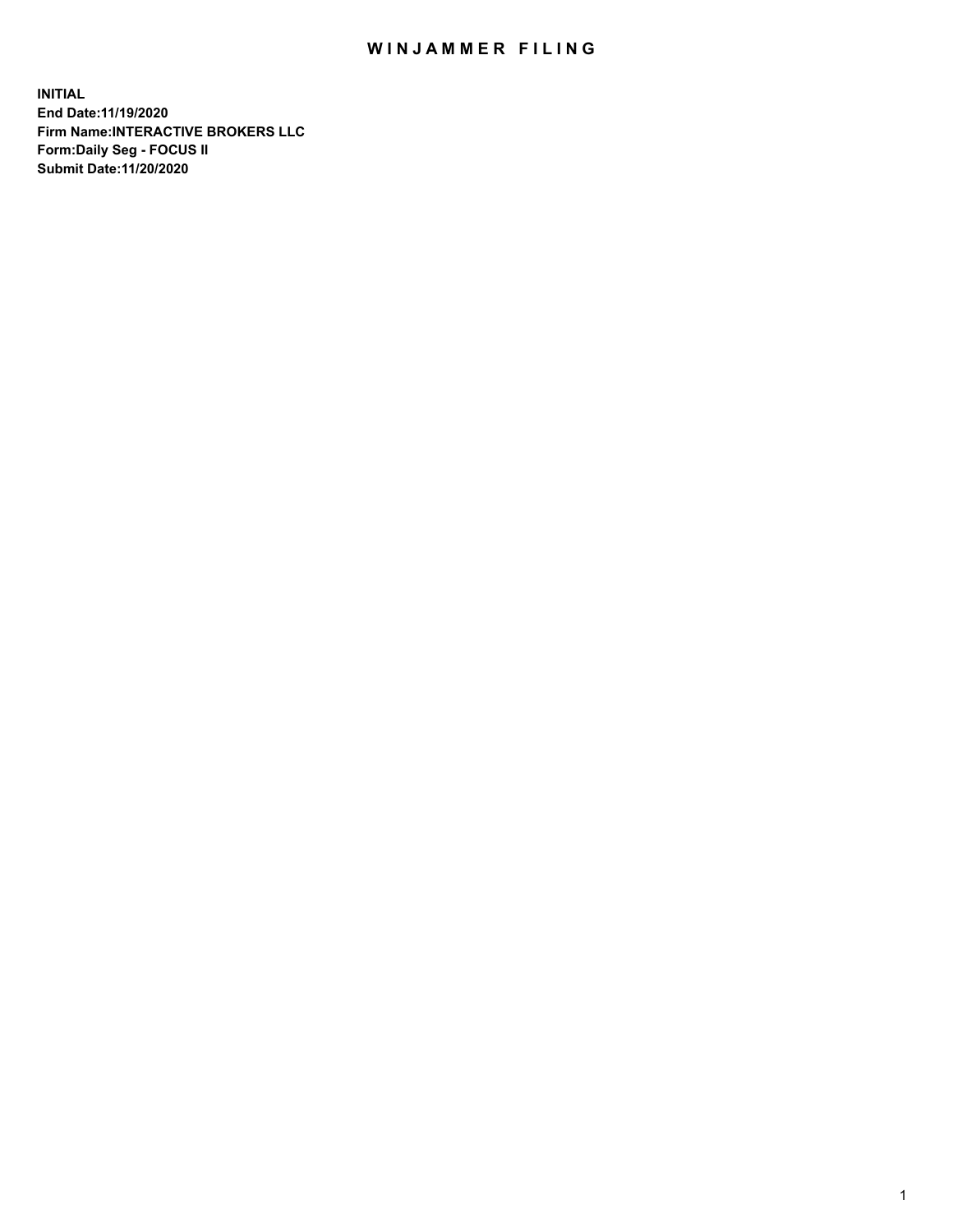**INITIAL End Date:11/19/2020 Firm Name:INTERACTIVE BROKERS LLC Form:Daily Seg - FOCUS II Submit Date:11/20/2020 Daily Segregation - Cover Page**

| Name of Company                                                                                                                                                                                                                                                                                                                | <b>INTERACTIVE BROKERS LLC</b>                                                                           |
|--------------------------------------------------------------------------------------------------------------------------------------------------------------------------------------------------------------------------------------------------------------------------------------------------------------------------------|----------------------------------------------------------------------------------------------------------|
| <b>Contact Name</b>                                                                                                                                                                                                                                                                                                            | James Menicucci                                                                                          |
| <b>Contact Phone Number</b>                                                                                                                                                                                                                                                                                                    | 203-618-8085                                                                                             |
| <b>Contact Email Address</b>                                                                                                                                                                                                                                                                                                   | jmenicucci@interactivebrokers.c<br>om                                                                    |
| FCM's Customer Segregated Funds Residual Interest Target (choose one):<br>a. Minimum dollar amount: ; or<br>b. Minimum percentage of customer segregated funds required:% ; or<br>c. Dollar amount range between: and; or<br>d. Percentage range of customer segregated funds required between:% and%.                         | $\overline{\mathbf{0}}$<br>$\overline{\mathbf{0}}$<br>155,000,000 245,000,000<br>0 <sub>0</sub>          |
| FCM's Customer Secured Amount Funds Residual Interest Target (choose one):<br>a. Minimum dollar amount: ; or<br>b. Minimum percentage of customer secured funds required:%; or<br>c. Dollar amount range between: and; or<br>d. Percentage range of customer secured funds required between:% and%.                            | $\overline{\mathbf{0}}$<br>$\overline{\mathbf{0}}$<br>80,000,000 120,000,000<br>00                       |
| FCM's Cleared Swaps Customer Collateral Residual Interest Target (choose one):<br>a. Minimum dollar amount: ; or<br>b. Minimum percentage of cleared swaps customer collateral required:% ; or<br>c. Dollar amount range between: and; or<br>d. Percentage range of cleared swaps customer collateral required between:% and%. | $\overline{\mathbf{0}}$<br>$\underline{\mathbf{0}}$<br>$\underline{0}$ $\underline{0}$<br>0 <sub>0</sub> |

Attach supporting documents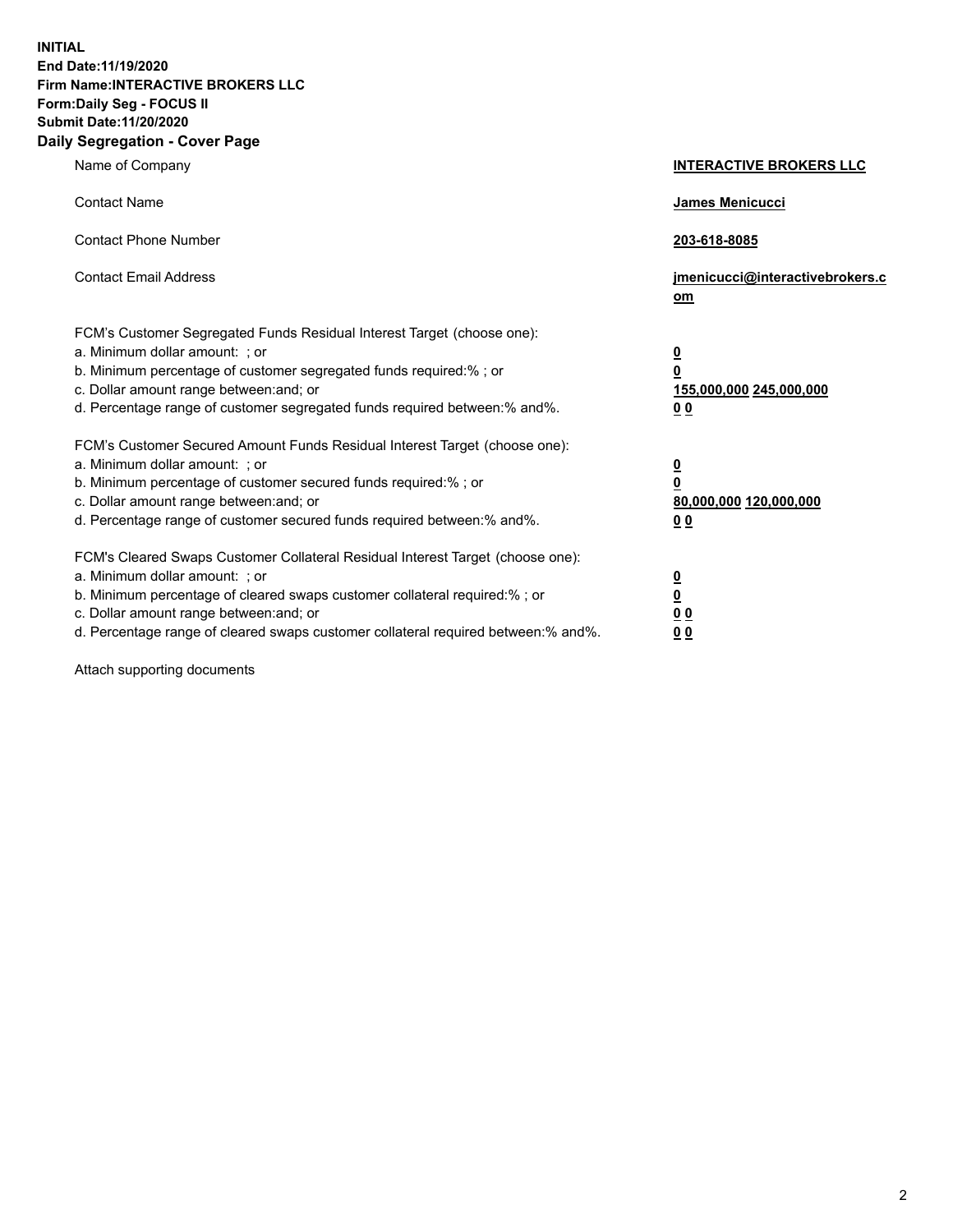**INITIAL End Date:11/19/2020 Firm Name:INTERACTIVE BROKERS LLC Form:Daily Seg - FOCUS II Submit Date:11/20/2020 Daily Segregation - Secured Amounts**

| Foreign Futures and Foreign Options Secured Amounts |                                                                                                                                                                                                                                                                                                                                                                                                                                                                                                                                                                                                                                                                                                                                                                                                                                                                                                                                                                                                                                                                                                                                                                                                                                                                                                                                                                                                                                                                                                                                                                                                                                                                                                                                                                                                                                                                                                                                                                                                                                                                                                                                                                                                                                                                                                                                                                                                                                                  |
|-----------------------------------------------------|--------------------------------------------------------------------------------------------------------------------------------------------------------------------------------------------------------------------------------------------------------------------------------------------------------------------------------------------------------------------------------------------------------------------------------------------------------------------------------------------------------------------------------------------------------------------------------------------------------------------------------------------------------------------------------------------------------------------------------------------------------------------------------------------------------------------------------------------------------------------------------------------------------------------------------------------------------------------------------------------------------------------------------------------------------------------------------------------------------------------------------------------------------------------------------------------------------------------------------------------------------------------------------------------------------------------------------------------------------------------------------------------------------------------------------------------------------------------------------------------------------------------------------------------------------------------------------------------------------------------------------------------------------------------------------------------------------------------------------------------------------------------------------------------------------------------------------------------------------------------------------------------------------------------------------------------------------------------------------------------------------------------------------------------------------------------------------------------------------------------------------------------------------------------------------------------------------------------------------------------------------------------------------------------------------------------------------------------------------------------------------------------------------------------------------------------------|
|                                                     | $0$ [7305]                                                                                                                                                                                                                                                                                                                                                                                                                                                                                                                                                                                                                                                                                                                                                                                                                                                                                                                                                                                                                                                                                                                                                                                                                                                                                                                                                                                                                                                                                                                                                                                                                                                                                                                                                                                                                                                                                                                                                                                                                                                                                                                                                                                                                                                                                                                                                                                                                                       |
|                                                     |                                                                                                                                                                                                                                                                                                                                                                                                                                                                                                                                                                                                                                                                                                                                                                                                                                                                                                                                                                                                                                                                                                                                                                                                                                                                                                                                                                                                                                                                                                                                                                                                                                                                                                                                                                                                                                                                                                                                                                                                                                                                                                                                                                                                                                                                                                                                                                                                                                                  |
|                                                     |                                                                                                                                                                                                                                                                                                                                                                                                                                                                                                                                                                                                                                                                                                                                                                                                                                                                                                                                                                                                                                                                                                                                                                                                                                                                                                                                                                                                                                                                                                                                                                                                                                                                                                                                                                                                                                                                                                                                                                                                                                                                                                                                                                                                                                                                                                                                                                                                                                                  |
| A. Cash                                             | 516,516,885 [7315]                                                                                                                                                                                                                                                                                                                                                                                                                                                                                                                                                                                                                                                                                                                                                                                                                                                                                                                                                                                                                                                                                                                                                                                                                                                                                                                                                                                                                                                                                                                                                                                                                                                                                                                                                                                                                                                                                                                                                                                                                                                                                                                                                                                                                                                                                                                                                                                                                               |
|                                                     | $0$ [7317]                                                                                                                                                                                                                                                                                                                                                                                                                                                                                                                                                                                                                                                                                                                                                                                                                                                                                                                                                                                                                                                                                                                                                                                                                                                                                                                                                                                                                                                                                                                                                                                                                                                                                                                                                                                                                                                                                                                                                                                                                                                                                                                                                                                                                                                                                                                                                                                                                                       |
|                                                     | 26,214,853 [7325]                                                                                                                                                                                                                                                                                                                                                                                                                                                                                                                                                                                                                                                                                                                                                                                                                                                                                                                                                                                                                                                                                                                                                                                                                                                                                                                                                                                                                                                                                                                                                                                                                                                                                                                                                                                                                                                                                                                                                                                                                                                                                                                                                                                                                                                                                                                                                                                                                                |
|                                                     |                                                                                                                                                                                                                                                                                                                                                                                                                                                                                                                                                                                                                                                                                                                                                                                                                                                                                                                                                                                                                                                                                                                                                                                                                                                                                                                                                                                                                                                                                                                                                                                                                                                                                                                                                                                                                                                                                                                                                                                                                                                                                                                                                                                                                                                                                                                                                                                                                                                  |
|                                                     | 85,927 [7335]                                                                                                                                                                                                                                                                                                                                                                                                                                                                                                                                                                                                                                                                                                                                                                                                                                                                                                                                                                                                                                                                                                                                                                                                                                                                                                                                                                                                                                                                                                                                                                                                                                                                                                                                                                                                                                                                                                                                                                                                                                                                                                                                                                                                                                                                                                                                                                                                                                    |
|                                                     | -100,690 <sup>[7337]</sup>                                                                                                                                                                                                                                                                                                                                                                                                                                                                                                                                                                                                                                                                                                                                                                                                                                                                                                                                                                                                                                                                                                                                                                                                                                                                                                                                                                                                                                                                                                                                                                                                                                                                                                                                                                                                                                                                                                                                                                                                                                                                                                                                                                                                                                                                                                                                                                                                                       |
|                                                     | 542,716,975 [7345]                                                                                                                                                                                                                                                                                                                                                                                                                                                                                                                                                                                                                                                                                                                                                                                                                                                                                                                                                                                                                                                                                                                                                                                                                                                                                                                                                                                                                                                                                                                                                                                                                                                                                                                                                                                                                                                                                                                                                                                                                                                                                                                                                                                                                                                                                                                                                                                                                               |
|                                                     | 4,505 <sub>[7351]</sub>                                                                                                                                                                                                                                                                                                                                                                                                                                                                                                                                                                                                                                                                                                                                                                                                                                                                                                                                                                                                                                                                                                                                                                                                                                                                                                                                                                                                                                                                                                                                                                                                                                                                                                                                                                                                                                                                                                                                                                                                                                                                                                                                                                                                                                                                                                                                                                                                                          |
|                                                     | 0 [7352] 4,505 [7354]                                                                                                                                                                                                                                                                                                                                                                                                                                                                                                                                                                                                                                                                                                                                                                                                                                                                                                                                                                                                                                                                                                                                                                                                                                                                                                                                                                                                                                                                                                                                                                                                                                                                                                                                                                                                                                                                                                                                                                                                                                                                                                                                                                                                                                                                                                                                                                                                                            |
|                                                     | 542,721,480 [7355]                                                                                                                                                                                                                                                                                                                                                                                                                                                                                                                                                                                                                                                                                                                                                                                                                                                                                                                                                                                                                                                                                                                                                                                                                                                                                                                                                                                                                                                                                                                                                                                                                                                                                                                                                                                                                                                                                                                                                                                                                                                                                                                                                                                                                                                                                                                                                                                                                               |
|                                                     |                                                                                                                                                                                                                                                                                                                                                                                                                                                                                                                                                                                                                                                                                                                                                                                                                                                                                                                                                                                                                                                                                                                                                                                                                                                                                                                                                                                                                                                                                                                                                                                                                                                                                                                                                                                                                                                                                                                                                                                                                                                                                                                                                                                                                                                                                                                                                                                                                                                  |
|                                                     | 542,721,480 [7360]                                                                                                                                                                                                                                                                                                                                                                                                                                                                                                                                                                                                                                                                                                                                                                                                                                                                                                                                                                                                                                                                                                                                                                                                                                                                                                                                                                                                                                                                                                                                                                                                                                                                                                                                                                                                                                                                                                                                                                                                                                                                                                                                                                                                                                                                                                                                                                                                                               |
| 6.                                                  |                                                                                                                                                                                                                                                                                                                                                                                                                                                                                                                                                                                                                                                                                                                                                                                                                                                                                                                                                                                                                                                                                                                                                                                                                                                                                                                                                                                                                                                                                                                                                                                                                                                                                                                                                                                                                                                                                                                                                                                                                                                                                                                                                                                                                                                                                                                                                                                                                                                  |
|                                                     |                                                                                                                                                                                                                                                                                                                                                                                                                                                                                                                                                                                                                                                                                                                                                                                                                                                                                                                                                                                                                                                                                                                                                                                                                                                                                                                                                                                                                                                                                                                                                                                                                                                                                                                                                                                                                                                                                                                                                                                                                                                                                                                                                                                                                                                                                                                                                                                                                                                  |
| Cash in banks                                       |                                                                                                                                                                                                                                                                                                                                                                                                                                                                                                                                                                                                                                                                                                                                                                                                                                                                                                                                                                                                                                                                                                                                                                                                                                                                                                                                                                                                                                                                                                                                                                                                                                                                                                                                                                                                                                                                                                                                                                                                                                                                                                                                                                                                                                                                                                                                                                                                                                                  |
|                                                     | 25,556,951 [7500]                                                                                                                                                                                                                                                                                                                                                                                                                                                                                                                                                                                                                                                                                                                                                                                                                                                                                                                                                                                                                                                                                                                                                                                                                                                                                                                                                                                                                                                                                                                                                                                                                                                                                                                                                                                                                                                                                                                                                                                                                                                                                                                                                                                                                                                                                                                                                                                                                                |
|                                                     | 0 [7520] 25,556,951 [7530]                                                                                                                                                                                                                                                                                                                                                                                                                                                                                                                                                                                                                                                                                                                                                                                                                                                                                                                                                                                                                                                                                                                                                                                                                                                                                                                                                                                                                                                                                                                                                                                                                                                                                                                                                                                                                                                                                                                                                                                                                                                                                                                                                                                                                                                                                                                                                                                                                       |
|                                                     |                                                                                                                                                                                                                                                                                                                                                                                                                                                                                                                                                                                                                                                                                                                                                                                                                                                                                                                                                                                                                                                                                                                                                                                                                                                                                                                                                                                                                                                                                                                                                                                                                                                                                                                                                                                                                                                                                                                                                                                                                                                                                                                                                                                                                                                                                                                                                                                                                                                  |
|                                                     | 499,942,000 [7540]                                                                                                                                                                                                                                                                                                                                                                                                                                                                                                                                                                                                                                                                                                                                                                                                                                                                                                                                                                                                                                                                                                                                                                                                                                                                                                                                                                                                                                                                                                                                                                                                                                                                                                                                                                                                                                                                                                                                                                                                                                                                                                                                                                                                                                                                                                                                                                                                                               |
|                                                     | 0 [7560] 499,942,000 [7570]                                                                                                                                                                                                                                                                                                                                                                                                                                                                                                                                                                                                                                                                                                                                                                                                                                                                                                                                                                                                                                                                                                                                                                                                                                                                                                                                                                                                                                                                                                                                                                                                                                                                                                                                                                                                                                                                                                                                                                                                                                                                                                                                                                                                                                                                                                                                                                                                                      |
|                                                     |                                                                                                                                                                                                                                                                                                                                                                                                                                                                                                                                                                                                                                                                                                                                                                                                                                                                                                                                                                                                                                                                                                                                                                                                                                                                                                                                                                                                                                                                                                                                                                                                                                                                                                                                                                                                                                                                                                                                                                                                                                                                                                                                                                                                                                                                                                                                                                                                                                                  |
|                                                     | $0$ [7580]                                                                                                                                                                                                                                                                                                                                                                                                                                                                                                                                                                                                                                                                                                                                                                                                                                                                                                                                                                                                                                                                                                                                                                                                                                                                                                                                                                                                                                                                                                                                                                                                                                                                                                                                                                                                                                                                                                                                                                                                                                                                                                                                                                                                                                                                                                                                                                                                                                       |
|                                                     | $0$ [7590]                                                                                                                                                                                                                                                                                                                                                                                                                                                                                                                                                                                                                                                                                                                                                                                                                                                                                                                                                                                                                                                                                                                                                                                                                                                                                                                                                                                                                                                                                                                                                                                                                                                                                                                                                                                                                                                                                                                                                                                                                                                                                                                                                                                                                                                                                                                                                                                                                                       |
|                                                     | $0$ [7600]                                                                                                                                                                                                                                                                                                                                                                                                                                                                                                                                                                                                                                                                                                                                                                                                                                                                                                                                                                                                                                                                                                                                                                                                                                                                                                                                                                                                                                                                                                                                                                                                                                                                                                                                                                                                                                                                                                                                                                                                                                                                                                                                                                                                                                                                                                                                                                                                                                       |
|                                                     | $0$ [7610]                                                                                                                                                                                                                                                                                                                                                                                                                                                                                                                                                                                                                                                                                                                                                                                                                                                                                                                                                                                                                                                                                                                                                                                                                                                                                                                                                                                                                                                                                                                                                                                                                                                                                                                                                                                                                                                                                                                                                                                                                                                                                                                                                                                                                                                                                                                                                                                                                                       |
|                                                     | 0 [7615] 0 [7620]                                                                                                                                                                                                                                                                                                                                                                                                                                                                                                                                                                                                                                                                                                                                                                                                                                                                                                                                                                                                                                                                                                                                                                                                                                                                                                                                                                                                                                                                                                                                                                                                                                                                                                                                                                                                                                                                                                                                                                                                                                                                                                                                                                                                                                                                                                                                                                                                                                |
|                                                     |                                                                                                                                                                                                                                                                                                                                                                                                                                                                                                                                                                                                                                                                                                                                                                                                                                                                                                                                                                                                                                                                                                                                                                                                                                                                                                                                                                                                                                                                                                                                                                                                                                                                                                                                                                                                                                                                                                                                                                                                                                                                                                                                                                                                                                                                                                                                                                                                                                                  |
|                                                     | $0$ [7640]                                                                                                                                                                                                                                                                                                                                                                                                                                                                                                                                                                                                                                                                                                                                                                                                                                                                                                                                                                                                                                                                                                                                                                                                                                                                                                                                                                                                                                                                                                                                                                                                                                                                                                                                                                                                                                                                                                                                                                                                                                                                                                                                                                                                                                                                                                                                                                                                                                       |
|                                                     | $0$ [7650]                                                                                                                                                                                                                                                                                                                                                                                                                                                                                                                                                                                                                                                                                                                                                                                                                                                                                                                                                                                                                                                                                                                                                                                                                                                                                                                                                                                                                                                                                                                                                                                                                                                                                                                                                                                                                                                                                                                                                                                                                                                                                                                                                                                                                                                                                                                                                                                                                                       |
|                                                     | $0$ [7660]                                                                                                                                                                                                                                                                                                                                                                                                                                                                                                                                                                                                                                                                                                                                                                                                                                                                                                                                                                                                                                                                                                                                                                                                                                                                                                                                                                                                                                                                                                                                                                                                                                                                                                                                                                                                                                                                                                                                                                                                                                                                                                                                                                                                                                                                                                                                                                                                                                       |
|                                                     | $0$ [7670]                                                                                                                                                                                                                                                                                                                                                                                                                                                                                                                                                                                                                                                                                                                                                                                                                                                                                                                                                                                                                                                                                                                                                                                                                                                                                                                                                                                                                                                                                                                                                                                                                                                                                                                                                                                                                                                                                                                                                                                                                                                                                                                                                                                                                                                                                                                                                                                                                                       |
|                                                     | 0 [7675] 0 [7680]                                                                                                                                                                                                                                                                                                                                                                                                                                                                                                                                                                                                                                                                                                                                                                                                                                                                                                                                                                                                                                                                                                                                                                                                                                                                                                                                                                                                                                                                                                                                                                                                                                                                                                                                                                                                                                                                                                                                                                                                                                                                                                                                                                                                                                                                                                                                                                                                                                |
|                                                     |                                                                                                                                                                                                                                                                                                                                                                                                                                                                                                                                                                                                                                                                                                                                                                                                                                                                                                                                                                                                                                                                                                                                                                                                                                                                                                                                                                                                                                                                                                                                                                                                                                                                                                                                                                                                                                                                                                                                                                                                                                                                                                                                                                                                                                                                                                                                                                                                                                                  |
|                                                     | 124,380,047 [7700]                                                                                                                                                                                                                                                                                                                                                                                                                                                                                                                                                                                                                                                                                                                                                                                                                                                                                                                                                                                                                                                                                                                                                                                                                                                                                                                                                                                                                                                                                                                                                                                                                                                                                                                                                                                                                                                                                                                                                                                                                                                                                                                                                                                                                                                                                                                                                                                                                               |
|                                                     | $0$ [7710]                                                                                                                                                                                                                                                                                                                                                                                                                                                                                                                                                                                                                                                                                                                                                                                                                                                                                                                                                                                                                                                                                                                                                                                                                                                                                                                                                                                                                                                                                                                                                                                                                                                                                                                                                                                                                                                                                                                                                                                                                                                                                                                                                                                                                                                                                                                                                                                                                                       |
|                                                     | 22,573,754 [7720]                                                                                                                                                                                                                                                                                                                                                                                                                                                                                                                                                                                                                                                                                                                                                                                                                                                                                                                                                                                                                                                                                                                                                                                                                                                                                                                                                                                                                                                                                                                                                                                                                                                                                                                                                                                                                                                                                                                                                                                                                                                                                                                                                                                                                                                                                                                                                                                                                                |
|                                                     | 85,927 [7730]                                                                                                                                                                                                                                                                                                                                                                                                                                                                                                                                                                                                                                                                                                                                                                                                                                                                                                                                                                                                                                                                                                                                                                                                                                                                                                                                                                                                                                                                                                                                                                                                                                                                                                                                                                                                                                                                                                                                                                                                                                                                                                                                                                                                                                                                                                                                                                                                                                    |
|                                                     | <mark>-100,690</mark> [7735] 146,939,038 [7740]                                                                                                                                                                                                                                                                                                                                                                                                                                                                                                                                                                                                                                                                                                                                                                                                                                                                                                                                                                                                                                                                                                                                                                                                                                                                                                                                                                                                                                                                                                                                                                                                                                                                                                                                                                                                                                                                                                                                                                                                                                                                                                                                                                                                                                                                                                                                                                                                  |
|                                                     | $0$ [7760]                                                                                                                                                                                                                                                                                                                                                                                                                                                                                                                                                                                                                                                                                                                                                                                                                                                                                                                                                                                                                                                                                                                                                                                                                                                                                                                                                                                                                                                                                                                                                                                                                                                                                                                                                                                                                                                                                                                                                                                                                                                                                                                                                                                                                                                                                                                                                                                                                                       |
|                                                     | $0$ [7765]                                                                                                                                                                                                                                                                                                                                                                                                                                                                                                                                                                                                                                                                                                                                                                                                                                                                                                                                                                                                                                                                                                                                                                                                                                                                                                                                                                                                                                                                                                                                                                                                                                                                                                                                                                                                                                                                                                                                                                                                                                                                                                                                                                                                                                                                                                                                                                                                                                       |
|                                                     | 672,437,989 [7770]                                                                                                                                                                                                                                                                                                                                                                                                                                                                                                                                                                                                                                                                                                                                                                                                                                                                                                                                                                                                                                                                                                                                                                                                                                                                                                                                                                                                                                                                                                                                                                                                                                                                                                                                                                                                                                                                                                                                                                                                                                                                                                                                                                                                                                                                                                                                                                                                                               |
|                                                     | 129,716,509 [7380]                                                                                                                                                                                                                                                                                                                                                                                                                                                                                                                                                                                                                                                                                                                                                                                                                                                                                                                                                                                                                                                                                                                                                                                                                                                                                                                                                                                                                                                                                                                                                                                                                                                                                                                                                                                                                                                                                                                                                                                                                                                                                                                                                                                                                                                                                                                                                                                                                               |
|                                                     |                                                                                                                                                                                                                                                                                                                                                                                                                                                                                                                                                                                                                                                                                                                                                                                                                                                                                                                                                                                                                                                                                                                                                                                                                                                                                                                                                                                                                                                                                                                                                                                                                                                                                                                                                                                                                                                                                                                                                                                                                                                                                                                                                                                                                                                                                                                                                                                                                                                  |
|                                                     | 80,000,000 [7780]                                                                                                                                                                                                                                                                                                                                                                                                                                                                                                                                                                                                                                                                                                                                                                                                                                                                                                                                                                                                                                                                                                                                                                                                                                                                                                                                                                                                                                                                                                                                                                                                                                                                                                                                                                                                                                                                                                                                                                                                                                                                                                                                                                                                                                                                                                                                                                                                                                |
|                                                     | 49,716,509 [7785]                                                                                                                                                                                                                                                                                                                                                                                                                                                                                                                                                                                                                                                                                                                                                                                                                                                                                                                                                                                                                                                                                                                                                                                                                                                                                                                                                                                                                                                                                                                                                                                                                                                                                                                                                                                                                                                                                                                                                                                                                                                                                                                                                                                                                                                                                                                                                                                                                                |
|                                                     | Amount required to be set aside pursuant to law, rule or regulation of a foreign<br>government or a rule of a self-regulatory organization authorized thereunder<br>Net ledger balance - Foreign Futures and Foreign Option Trading - All Customers<br>B. Securities (at market)<br>Net unrealized profit (loss) in open futures contracts traded on a foreign board of trade<br>Exchange traded options<br>a. Market value of open option contracts purchased on a foreign board of trade<br>b. Market value of open contracts granted (sold) on a foreign board of trade<br>Net equity (deficit) (add lines 1. 2. and 3.)<br>Account liquidating to a deficit and account with a debit balances - gross amount<br>Less: amount offset by customer owned securities<br>Amount required to be set aside as the secured amount - Net Liquidating Equity<br>Method (add lines 4 and 5)<br>Greater of amount required to be set aside pursuant to foreign jurisdiction (above) or line<br>FUNDS DEPOSITED IN SEPARATE REGULATION 30.7 ACCOUNTS<br>A. Banks located in the United States<br>B. Other banks qualified under Regulation 30.7<br>Securities<br>A. In safekeeping with banks located in the United States<br>B. In safekeeping with other banks qualified under Regulation 30.7<br>Equities with registered futures commission merchants<br>A. Cash<br><b>B.</b> Securities<br>C. Unrealized gain (loss) on open futures contracts<br>D. Value of long option contracts<br>E. Value of short option contracts<br>Amounts held by clearing organizations of foreign boards of trade<br>A. Cash<br><b>B.</b> Securities<br>C. Amount due to (from) clearing organization - daily variation<br>D. Value of long option contracts<br>E. Value of short option contracts<br>Amounts held by members of foreign boards of trade<br>A. Cash<br><b>B.</b> Securities<br>C. Unrealized gain (loss) on open futures contracts<br>D. Value of long option contracts<br>E. Value of short option contracts<br>Amounts with other depositories designated by a foreign board of trade<br>Segregated funds on hand<br>Total funds in separate section 30.7 accounts<br>Excess (deficiency) Set Aside for Secured Amount (subtract line 7 Secured Statement<br>Page 1 from Line 8)<br>Management Target Amount for Excess funds in separate section 30.7 accounts<br>Excess (deficiency) funds in separate 30.7 accounts over (under) Management Target |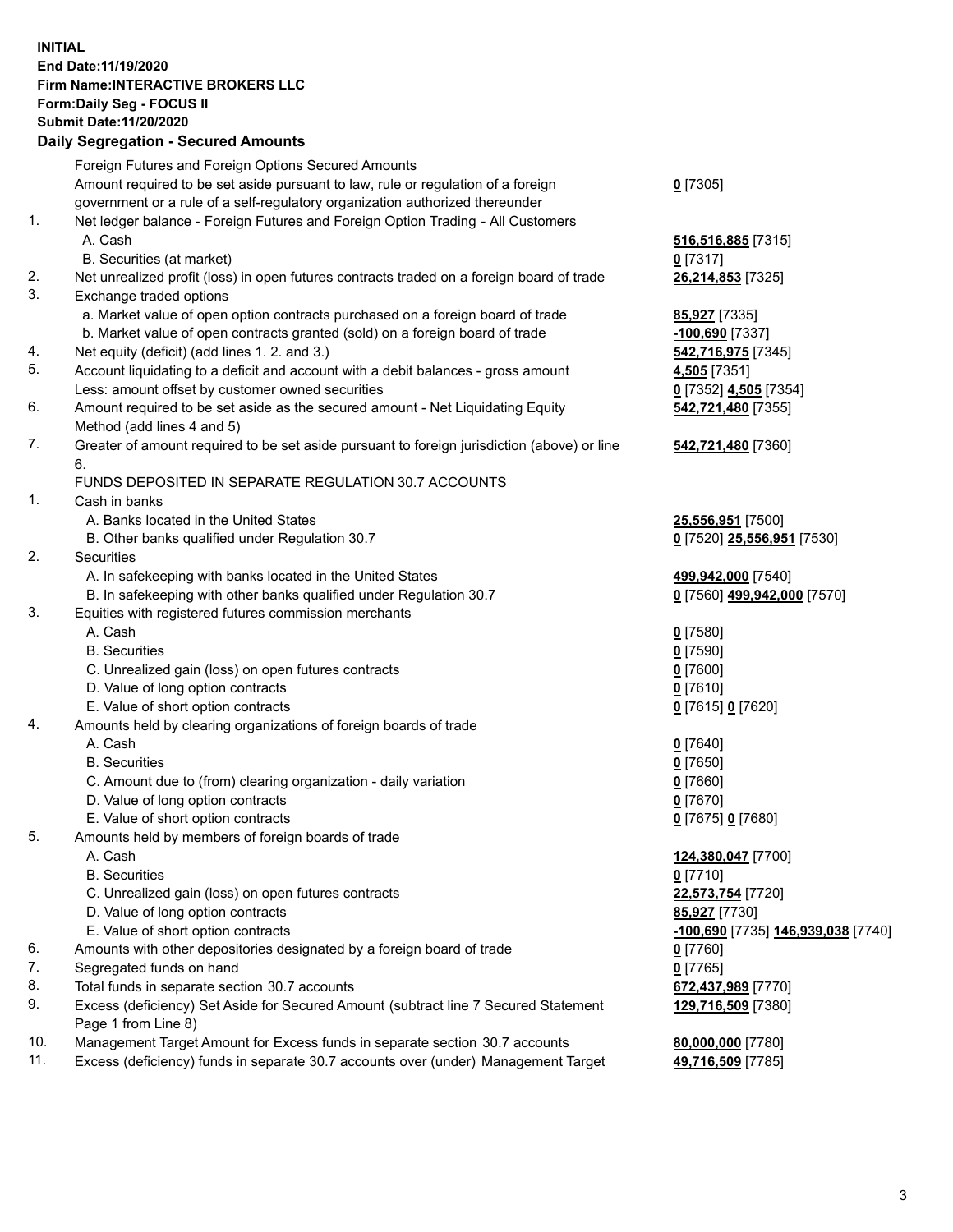**INITIAL End Date:11/19/2020 Firm Name:INTERACTIVE BROKERS LLC Form:Daily Seg - FOCUS II Submit Date:11/20/2020 Daily Segregation - Segregation Statement** SEGREGATION REQUIREMENTS(Section 4d(2) of the CEAct) 1. Net ledger balance A. Cash **5,430,839,332** [7010] B. Securities (at market) **0** [7020] 2. Net unrealized profit (loss) in open futures contracts traded on a contract market **33,043,604** [7030] 3. Exchange traded options A. Add market value of open option contracts purchased on a contract market **285,298,805** [7032] B. Deduct market value of open option contracts granted (sold) on a contract market **-247,657,048** [7033] 4. Net equity (deficit) (add lines 1, 2 and 3) **5,501,524,693** [7040] 5. Accounts liquidating to a deficit and accounts with debit balances - gross amount **5,931,731** [7045] Less: amount offset by customer securities **0** [7047] **5,931,731** [7050] 6. Amount required to be segregated (add lines 4 and 5) **5,507,456,424** [7060] FUNDS IN SEGREGATED ACCOUNTS 7. Deposited in segregated funds bank accounts A. Cash **1,251,051,977** [7070] B. Securities representing investments of customers' funds (at market) **2,448,066,870** [7080] C. Securities held for particular customers or option customers in lieu of cash (at market) **0** [7090] 8. Margins on deposit with derivatives clearing organizations of contract markets A. Cash **4,817,572** [7100] B. Securities representing investments of customers' funds (at market) **2,023,053,788** [7110] C. Securities held for particular customers or option customers in lieu of cash (at market) **0** [7120] 9. Net settlement from (to) derivatives clearing organizations of contract markets **5,907,948** [7130] 10. Exchange traded options A. Value of open long option contracts **285,094,826** [7132] B. Value of open short option contracts **-247,611,446** [7133] 11. Net equities with other FCMs A. Net liquidating equity **0** [7140] B. Securities representing investments of customers' funds (at market) **0** [7160] C. Securities held for particular customers or option customers in lieu of cash (at market) **0** [7170] 12. Segregated funds on hand **0** [7150] 13. Total amount in segregation (add lines 7 through 12) **5,770,381,535** [7180] 14. Excess (deficiency) funds in segregation (subtract line 6 from line 13) **262,925,111** [7190] 15. Management Target Amount for Excess funds in segregation **155,000,000** [7194]

16. Excess (deficiency) funds in segregation over (under) Management Target Amount Excess

**107,925,111** [7198]